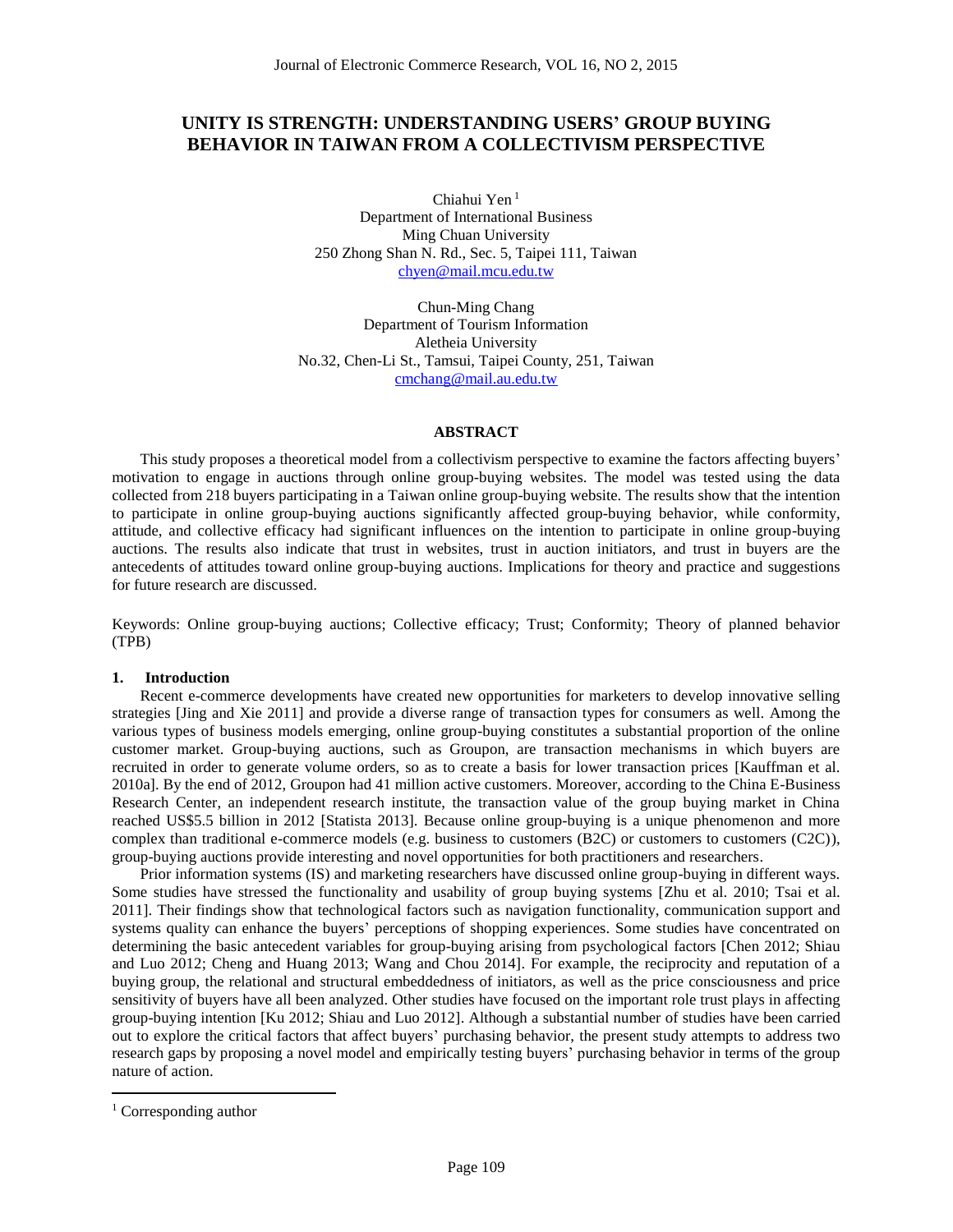First, since B2C and C2C are characterized as individualistic in nature, whereas group buying auctions are collectivistic [Bin and Sun 2004; Wei et al. 2011; Noh et al. 2013], relatively few studies have examined online group-buying auctions in terms of social and psychological factors from a collectivism perspectives. Online groupbuying auctions can be viewed as buyer-driven sites, where buyers can form buying groups by their own initiative to generate volume orders to purchase the products they want. Once enough buyers are recruited to purchase a minimum quantity of products, the auction initiators will negotiate with vendors over prices to get volume discounts [Kauffman et al. 2010a]. Since buyers can leverage their collective bargaining power to lower the prices at which they buy the products, there is no guarantee that all buyers will purchase goods at the lowest prices available in the online group-buying auction [Kauffman et al. 2010a]. Compared with individual intention, collective intention highlights the individual commitment in collectivity and the social nature of group action [Cheung et al. 2011]. However, in prior studies exploring the antecedents of online group-buying behavior [Tsai et al. 2011; Chen 2012; Ku 2012; Shiau and Luo 2012; Cheng and Huang 2013], the construction of an online group-buying model based on the nature of group action has been for the most part neglected. Thus, the present study attempts to address this gap by proposing a model and empirically testing buyers' purchasing behavior from a collectivism perspective.

Furthermore, while past studies have indicated that there is a strong link between trust and purchasing behavior in e-commerce settings, little empirical evidence has been provided in terms of decomposing trust as a multidimensional construct in group-buying environments. Online group-buying auctions generally create buyer uncertainty during the transaction process, while dynamic pricing mechanisms for group-buying cannot ensure that all buyers will continue with their participation [Kauffman and Wang 2002]. Without enough buyers, a group purchasing transaction will not succeed. Previous research has found that a lack of trust is one of the most significant reasons why consumers hesitate to make internet purchases or avoid making them altogether [Gefen 2000]. For instance, B2C hinges on the importance of trust in websites, while C2C emphasizes trustworthiness between buyer and seller. In contrast, online group-buying auctions highlight the role of trust in other buyers within the buying group. Thus, online group-buying auctions involve three players with distinctive roles, i.e. the website, the initiators, and buyers. However, to date, there has been no attempt by researchers to explore the multidimensional effect of trust on group-buying auctions. Therefore, it becomes critical to examine the factors that motivate all buyers to trust online group-buying auctions from the divergent perspectives of those three roles.

Explaining user acceptance of new technology is often described as one of the most mature research areas in the contemporary IS literature [Venkatesh et al. 2003]. Several theories have been developed to explain user behavior across a broad range of end-user information technologies (IT). The Technology acceptance model (TAM) postulates that attitude toward a particular object depends on the direct effects of beliefs about the object, and that attitude also have a direct positive impact on behavioral intention toward the object [Davis et al. 1989]. The Unified Theory of Acceptance and Use of Technology (UTAUT) [Venkatesh et al. 2003] is another parsimonious model of individual acceptance of new IT in the workplace. In addition, the Theory of planned behavior (TPB) has been shown to be a robust model that can be used to explain most human behaviors [Ajzen 1991]. TPB asserts that an individual's behavior is determined by his or her intention to perform a specific behavior, which in turn is determined by subjective norms, attitudes, and perceived behavioral control (PBC). Consequently, TPB has been applied to conceptualize extended models to predict individuals' behavior in various settings, including B2C ecommerce [Bhattacherjee 2000; Lim and Dubinsky 2005; Hsu et al. 2006; Pavlou and Fygenson 2006] and IS usage continuance [Mathieson 1991; Hsieh et al. 2008; Lee 2010; Sun et al. 2013]. Therefore, we specifically reconceptualize the TPB model to identify the constructs that can be applied in the context of online-group buying from a collectivism perspective.

There are at least two reasons for adopting a TPB-based model to understand buyers' purchasing behavior in online group-buying auctions in the current study. First, TPB provides a fuller understanding of usage intention and behavior compared to other IT acceptance models [Taylor and Todd 1995]. TAM makes it easier to predict usage, but only supplies very general information on users' opinions about a IT system. TPB, in comparison, provides more specific information that can better guide development of IT/website implementation [Mathieson 1991]. Second, compared to UTAUT constructs, TPB constructs are more compatible with the online group-buying auction context. Some of the UTAUT constructs, i.e. social influence, and facilitating conditions are significant in mandatory contexts, but less so in voluntary contexts. Hence, a TPB based model is suitable to recognize buyers' intentions and behavior in a group-buying auction environment.

In this study, the research questions to be addressed are: 1) How do influences from other buyers affect a buyer's behavioral intention and attitude? 2) How does users' behavior control play a vital role in shaping a buyer's intention to participate in group-buying auctions and online group-buying behavior? 3) How do the different types of trust affect a buyer's attitude toward online group-buying auctions? The organization of this paper is described as follows. The next section presents the literature review on TPB, conformity, collective efficacy, and trust. A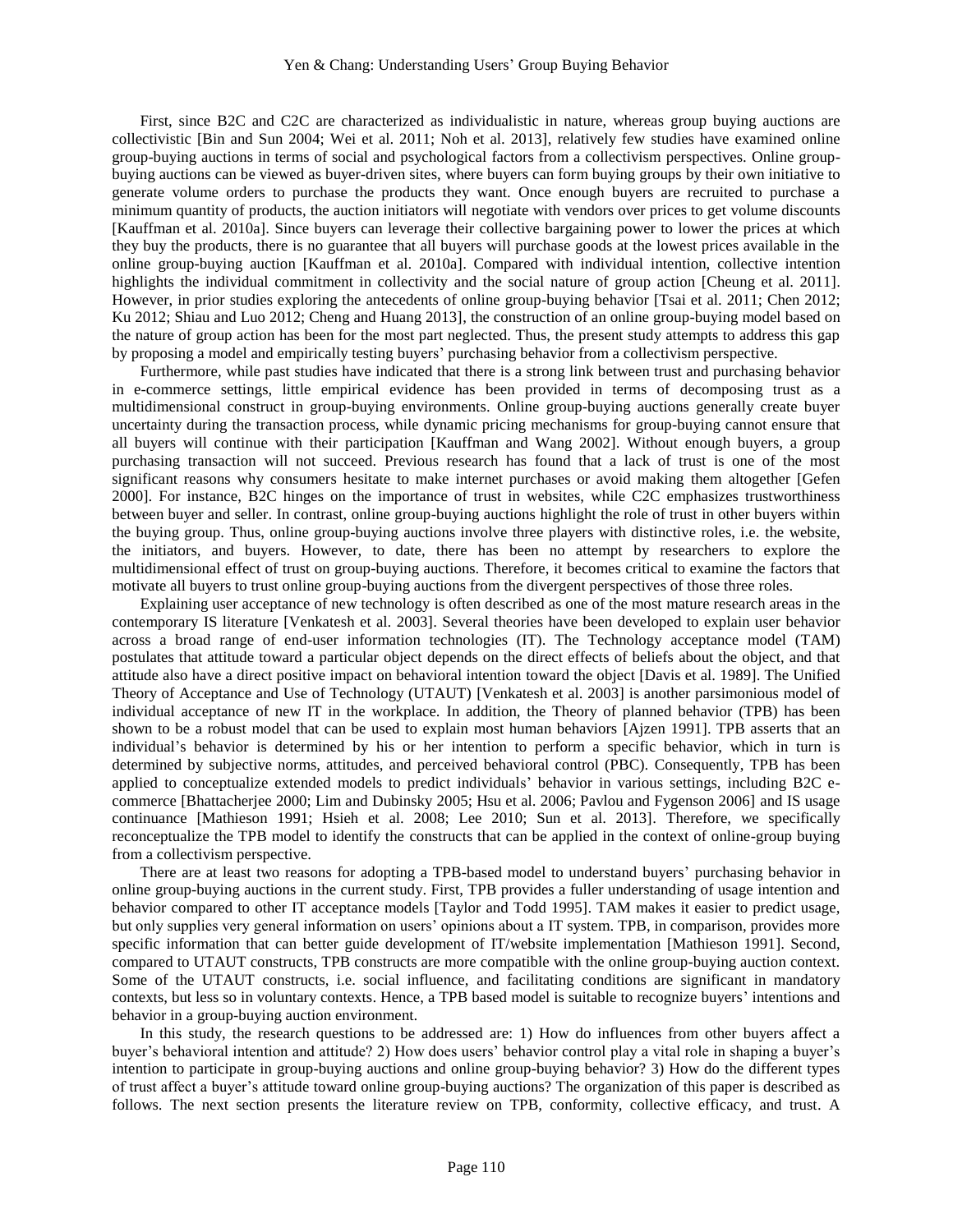discussion of the research model and hypotheses follows. We then describe the data collection, analysis, and model testing. Finally, this paper ends with a conclusion giving implications of the findings and suggestions for possible future research.

#### **2. Theoretical background and research model**

This study reconceptualizes TPB from a collectivism perspective. The remainder of this section describes the logic and empirical support for each hypothesis of the research model shown as Figure 1. Constructs of collectivism are contained within the dotted line square, while TPB constructs are presented as gray ovals.



Figure 1: Research Model

2.1 Theory of planned behavior (TPB)

TPB views individual behavior as being primarily determined by behavioral intention. Behavioral intention refers to how hard people are willing to try to perform a behavior [Ajzen 1991; Bhattacherjee 2000; Pavlou and Fygenson 2006]. The link between behavioral intention and actual behavior has been investigated in a wide variety of contexts. For instance, Hsu and Chiu [2004] found that a user's behavioral intention to use e-service is a significant determinant of his or her actual use of that service. Previous e-commerce research also found that a buyer's behavioral intention to use a virtual store is a strong predictor of his or her actual use of that store [Pavlou and Fygenson 2006]. Therefore, the following hypothesis is proposed.

#### *H1: Buyers' intention to participate in group-buying auctions is positively associated with use of group-buying websites.*

Attitude refers to one's overall evaluation of performing a specific behavior. Attitude toward a specific behavior refers to the degree to which a person holds a favorable or unfavorable evaluation or appraisal of the behavior in question [Ajzen 1991]. In this study, attitude toward online group-buying auctions represents the degree to which a person holds positive feelings toward participation in online group-buying auctions. In accordance with TPB, a favorable attitude toward an act or event should give rise to a positive intention to perform the act or participate in the event. Several marketing and IS studies have found that attitude has a positive impact on behavioral intention [Jarvenpaa et al. 2000; Chen and Dibb 2010]. Hence,

*H2: Buyers' attitudes toward group-buying auctions are positively associated with their intention to participate in group-buying auctions.*

## 2.2 Conformity

Conformity is represented by the TPB construct of subjective norm in this study. According to Ajzen [1991], subjective norm reflects a person's perception of the expectations of others about a specific behavior. Conformity refers to the degree to which a person will change his behavior in order to match or imitate the beliefs or behavior of others [Cialdini and Trost 1998], and has been identified as an important factor that will affect an individual's behavior [Kim and Park 2011]. Lee [1990] suggests that conformity is a stronger social pressure construct that can substitute for the subjective norm construct of TPB. Researchers also report that consumers will purchase products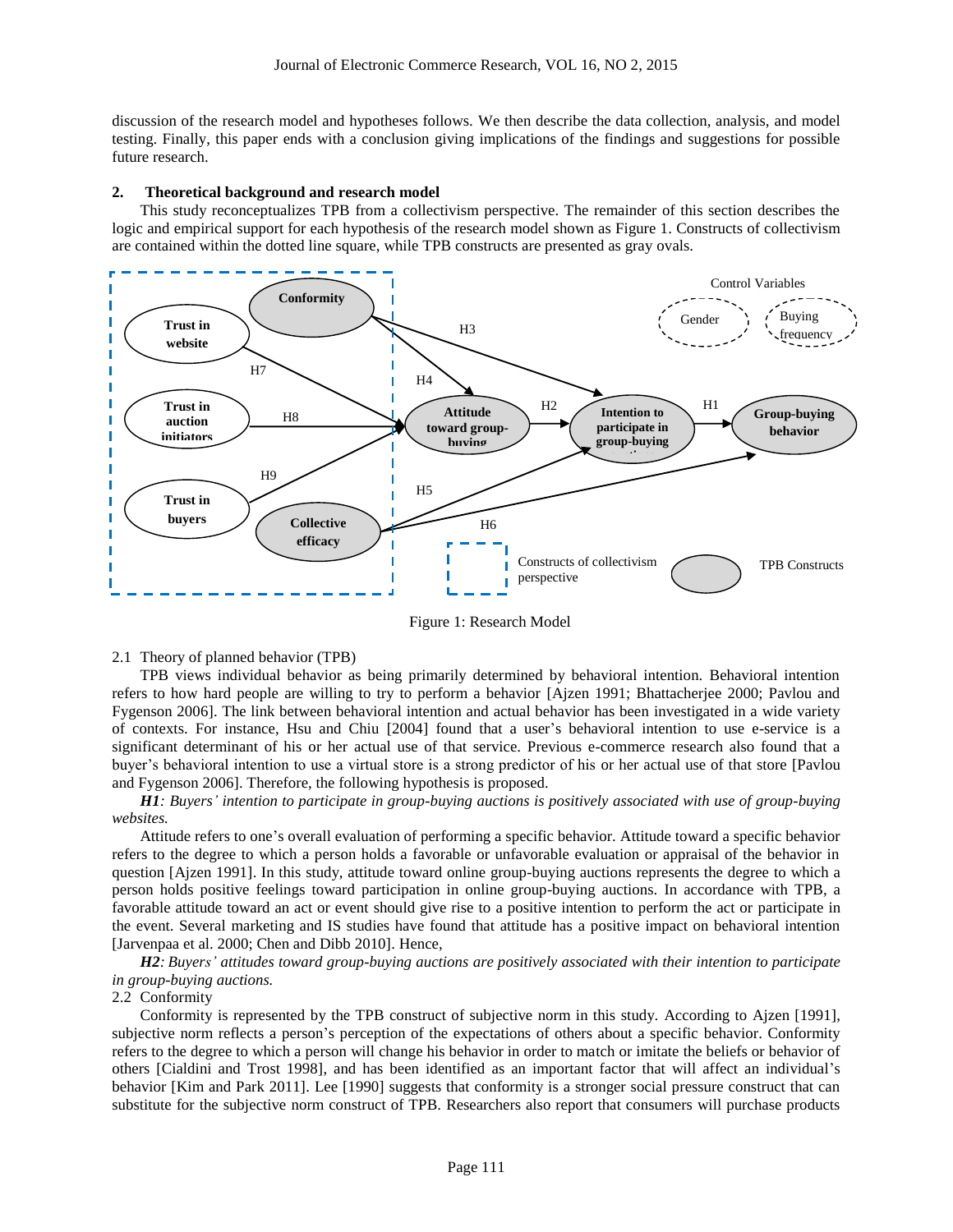due to overt conformity pressures from peer groups [Calder and Burnkrant 1977; Bearden and Rose 1990; Lascu et al. 1995]. In the online group-buying context, prices of products will decrease as more buyers join auctions. Buyers in this sense tend to participate in group-buying auctions to obtain lower prices when the numbers of buyers of a given product increase [Kauffman et al. 2010b]. This implies that influences from other buyers will affect all buyers' purchase intention. Hence, conformity is considered as a social pressure factor and is used to capture buyer perceptions of whether participating in online group-buying auctions is encouraged and affected by other buyers [Pavlou and Fygenson 2006].

Prior literature has suggested a positive link between conformity and behavioral intention [Calder and Burnkrant 1977; Bearden and Rose 1990; Lascu et al. 1995]. Tajfel and Turner [1986] assert that individuals will engage in a pro-social behavior, such as online group-buying auctions, since they want to be perceived positively and accepted by group members [Ma and Agarwal 2007; Kim and Park 2011]. Building on the preceding theoretical literature, the following hypothesis is proposed.

*H3: Conformity is positively associated with buyers' intentions to participate in group-buying auctions.*

Previous literature posits that an individual perceiving others' consensus on her identity can develop a sense of understanding, which in turn promotes positive attitudes [Ma and Agarwal 2007]. In addition, researchers have argued that individuals' attitudes tend to be group-determined, rather than individually-determined, when they are motivated to engage in a pro-social behavior by social influence [Lee 1990; Bock et al. 2005]. In this sense, it seems reasonable to posit that conformity will influence buyers' attitudes toward online group-buying auctions. Bock et al. [2005] reveal that social influence positively affects attitude toward knowledge sharing, which is similar to the findings of Lee et al. [2008] in the context of online shopping. Therefore,

*H4: Conformity is positively associated with buyers' attitudes toward group-buying auctions.* 2.3 Collective efficacy

In order to fit the context of online group-buying auction, collective efficacy was used to substitute for the TPB construct of PBC. Ajzen [1991] argued that PBC refers to an individual's perception of the ease or difficulty of performing a specific behavior. According to Social Cognitive Theory [Bandura 2000], collective efficacy is an extension of the concept of perceived self-efficacy. Collective efficacy refers to a group's shared belief in the conjoint capability to attain goals and accomplish tasks as a group [Illia et al. 2011]. Moreover, the formation of collective efficacy by team members is influenced by that team's past performance [Gibson 1999]. Prior literature argues that collective efficacy is stored in the minds of the individuals in the group [Hannah et al. 2008]. Bandura [2000] further posits that collective efficacy operates within individuals in a similar way to the process of selfefficacy. Some literature also reports that collective efficacy exerts greater influence in group-level settings. It has been suggested that a lack of confidence in group capability restrains collective actions [Illia et al. 2011].

Since the goal of group-buying auctions is to augment the power of buyers to negotiate lower prices, buyers believe that buying as a group will help them achieve their desired outcomes. Accordingly, it is reasonable to use collective efficacy to reflect a buyer's perception of the ease or difficulty of putting online-group buying intention into action. In this regard, the current study proposes that collective efficacy plays a vital role in determining buyers' intention and use of group-buying websites. This leads to the following hypotheses:

*H5: Collective efficacy is positively associated with buyers' intentions to participate in group-buying auctions. H6: Collective efficacy is positively associated with the use of group-buying websites.*

2.4 Trust

Trust refers to "the willingness of a party to be vulnerable to the actions of another party based on the expectation that the other will perform a particular action important to the trustor, irrespective of the ability to monitor or control that other party" [Mayer et al. 1995]. Considered as a pivotal mechanism governing social exchange relationships in e-commerce, trust creates positive expectations that vendors will fulfill obligations set forth in the exchange [Panteli and Sockalingam 2005]. In this sense, trust serves as a driving force for buyers' positive attitudes toward shopping online [Jarvenpaa et al. 2000; Pavlou and Fygenson 2006; Qureshi et al. 2009; Komiak and Benbasat 2010]. Heretofore, prior research on trust has treated it as a multidimensional concept [Chen and Dibb 2010], which, depending on the targets of trust in online settings, can be divided into system trust and interpersonal trust [Hsu et al. 2011]. System trust, a belief that proper impersonal structures have been put into place to support the likelihood of successful social exchanges [Pennington et al. 2003], reflects the willingness of the trustor to behaviorally count on an information system to perform a task [Hsu et al. 2011]. As online group-buying auctions are supported by information technology and technical infrastructure with sufficient security procedures and protection mechanisms, this will provide buyers with a sense of security to alleviate their concerns [Pavlou et al. 2007]. Accordingly,

*H7: Trust in websites is positively associated with buyers' attitude toward group group-buying auctions.*

Interpersonal trust, defined as "one party's willingness to depend on the other party with a feeling of security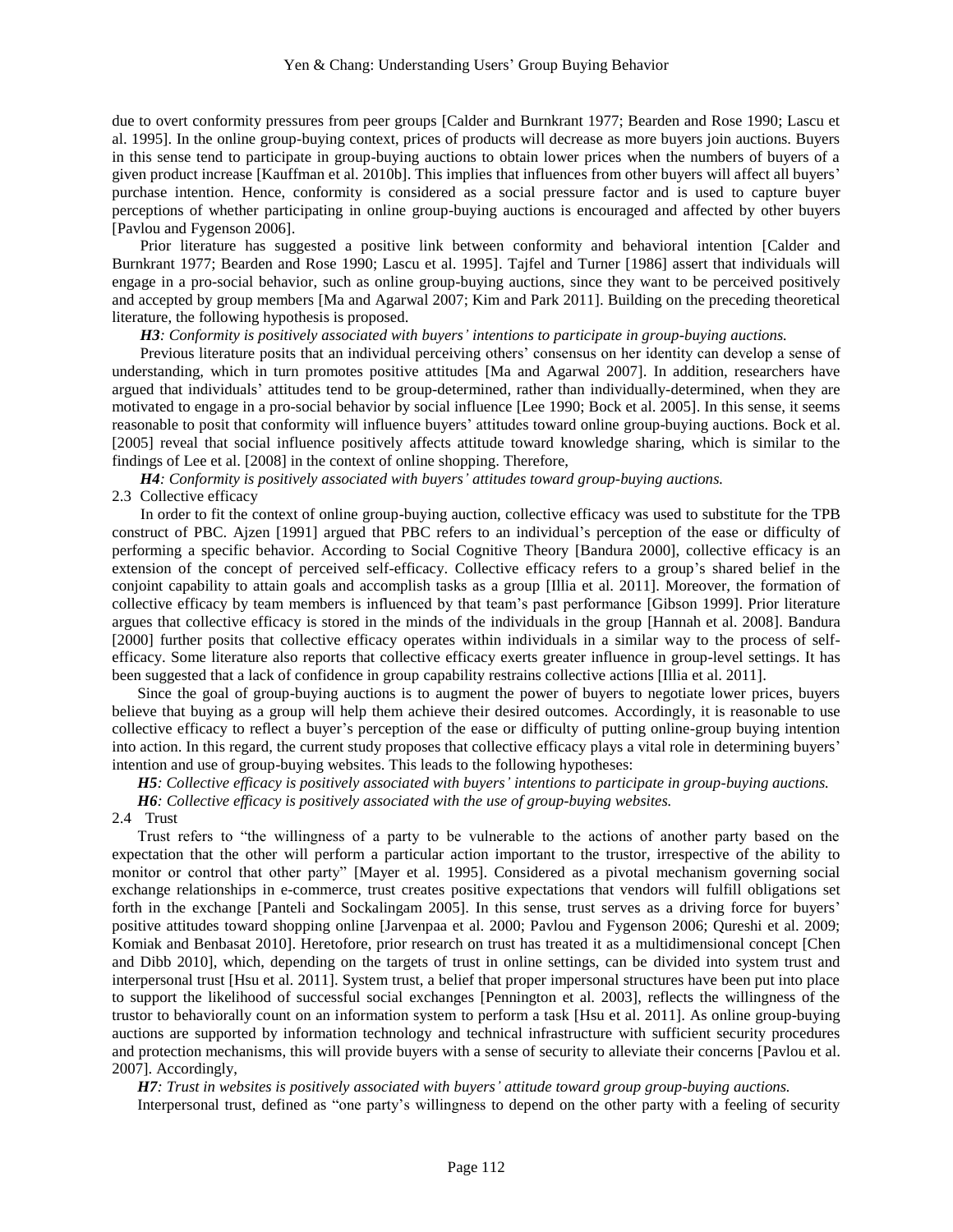even when negative consequences are possible" [Pennington et al. 2003], is found in the context of interpersonal relationships [Li et al. 2008; Hsu and Chang 2012]. Scholars have identified numerous forms of interpersonal trust based on the targets in the exchange relationships. For instance, Morgan and Hunt [1994] categorize trust into trust in the salesperson and trust in the seller organization, while Mach et al. [2010] classify trust into trust in players, trust in coaches, and trust in top managers. A successful online-group-buying transaction is not only the result of the auction initiator taking the initiative, but also relies on other buyers' participation. Thus, interpersonal trust can be classified into two types: trust in auction initiators and trust in buyers. Kauffman et al. [2010b] assert that trust in auction initiators reduces buyers' uncertainty and affects buyers' attitudes toward group-buying. In addition, trust in other buyers forming the transaction group leads to one's expectation that other buyers who participate in groupbuying auctions will not drop out from group-buying auctions. Thus,

*H8: Trust in auction initiators is positively associated with buyers holding favorable attitudes toward groupbuying auctions.*

### *H9: Trust in buyers is positively associated with buyers holding favorable attitudes toward group-buying auctions.*

Control variables were included in our model to rule out the possibility that empirical results were due to covariance with other variables. Prior studies have shown that demographics variables such as gender play a significant impact on customer acceptance of technology [Venkatesh et al. 2003]. Therefore, we suppose buyers' gender may have influence on group-buying behavior. As studies have shown that online experience is a key factor in online behavior [Hoffman et al. 1999], this study controls for the role of buying frequency on group-buying behavior.

#### **3. Research methodology**

### 3.1 Measurement development

Measurement items in the study were adapted from relevant literature wherever possible. Attitude and intention were developed based on Pavlou and Fygenson [2006] and Lim et al. [2006]. The items for measuring group-buying behavior were adapted from Hsu et al. [2007]. Items for measuring conformity were developed following Bearden et al. [1990] and Cialdini and Trost [1998]. Collective efficacy was adapted from Jung and Sosik [2002]. Trust in websites was based on Ba [2001] and Pennigton et al. [2003]. The items measuring trust in auction initiators were taken from Doney and Cannon [1997] and McKnight et al. [1998]. The items for trust in buyers were adapted from Jarvenpaa et al. [2000] and Staples and Webster [2008]. Table 2 shows the items used in this study. All the items were measured using a five-point Likert scale with anchors ranging from strongly disagree (1) to strongly agree (5). 3.2 Data collection

The research model was tested using data collected from members of an online group-buying site called ihergo (www.ihergo.com). Opened in March, 2007, ihergo is one of the best-known group-buying sites in Taiwan. Its annual sales volume has exceeded US\$17 million, with the highest sales in a single month exceeding US\$2.3 million as of 2013. The research questionnaire was posted on the front page of ihergo, and members were cordially invited to support this survey. With an aim to encouraging participation, 33 randomly selected respondents were offered an incentive in the form of gift certificates in amounts ranging from US\$5 to \$30 dollars, respectively. In order to minimize social desirability bias, the first page of the questionnaire explained the purpose of this study and ensured participant confidentiality. The questionnaire also assured respondents that there were no right or wrong answers and encouraged them to answer the questions as honestly as possible, following Podsakoff et al. [2003]. By the time this survey was completed, 261 questionnaires had been collected. The exclusion of 43 invalid questionnaires resulted in a total of 218 complete and valid returns for data analysis.

Of the 218 respondents, 207 (95.9%) were female, 127 (58.3%) were between 25 and 35 years of age, and about 155 (71.2%) reported having completed a college degree. The demographics of the respondents are similar those reported in a recent survey conducted by the Market Intelligence & Consulting Institute [Market-Intelligence-Consulting-Institute 2013], a well-known research institute that provides market information about information technologies in Taiwan, in that most of the online group-buying buyers were females with ages ranging from 20 to 29, indicating that the sample in the study can be seen as a representative sample of the larger population of all online group-buying auction users. In addition, most respondents reported that they went to shop at this website frequently, indicating that respondents possessed sufficient experience to answer the questions posed by the questionnaire used in this study. Table 1 lists the demographic characteristics of the respondents.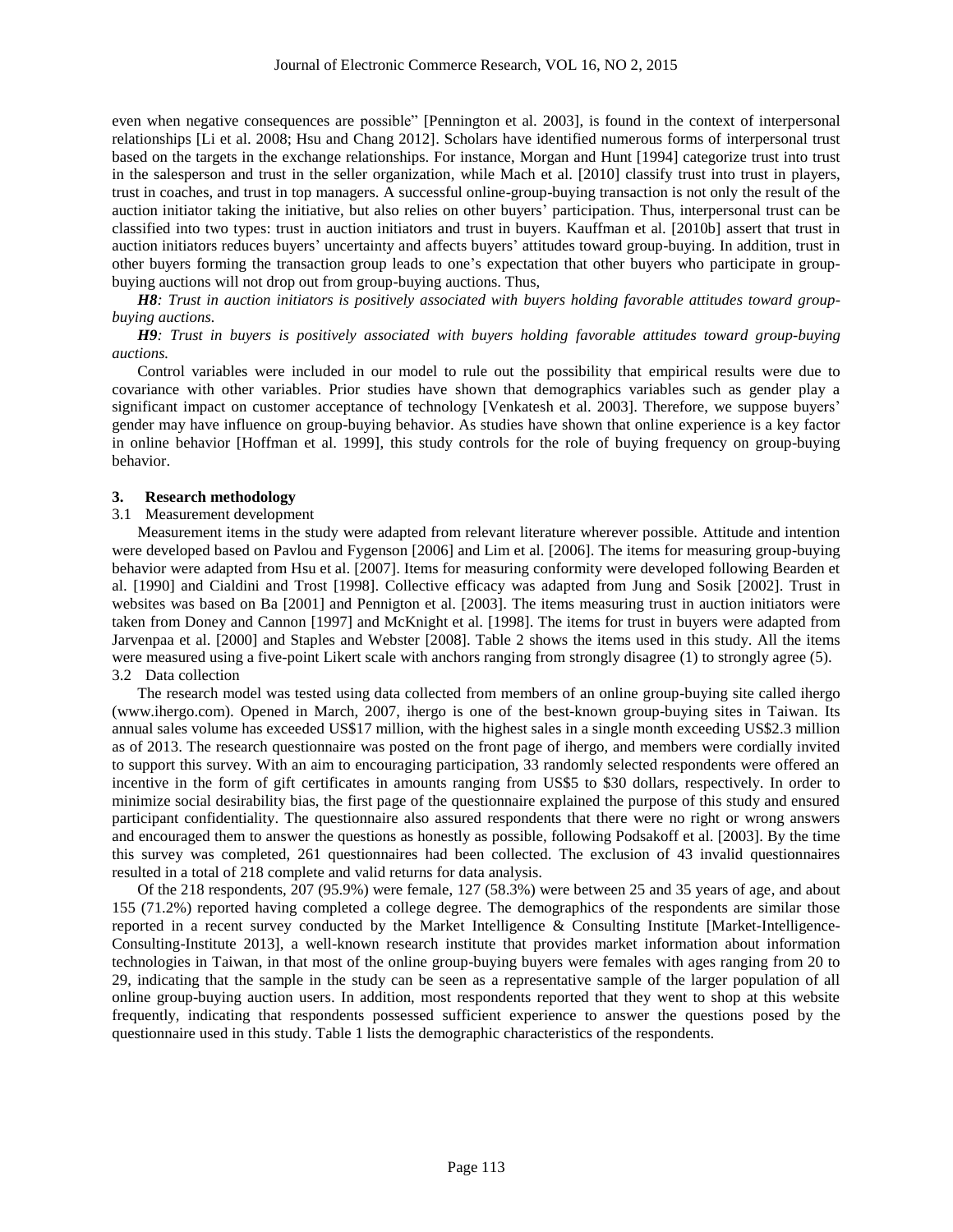| <b>Measures</b>            | Items                       | Frequency | Percentage |
|----------------------------|-----------------------------|-----------|------------|
| Gender<br>Age<br>Education | Male                        | 9         | 4.1%       |
|                            | Female                      | 209       | 95.9%      |
|                            | 19<24                       | 33        | 15.1%      |
|                            | 24-35                       | 127       | 58.3%      |
|                            | 35-45                       | 47        | 21.6%      |
|                            | $>45$                       | 11        | 5.0%       |
|                            | Senior high school or below | 49        | 22.5%      |
|                            | College                     | 44        | 20.3%      |
|                            | University                  | 111       | 50.9%      |
|                            | Graduate school             | 14        | 6.4%       |
|                            | $1-2$                       | 60        | 27.6%      |
| Shopping frequency         | $3-4$                       | 73        | 33.5%      |
| (per month)                | $5-6$                       | 62        | 28.4%      |
|                            | Above 7                     | 23        | 10.6%      |

Table 1: Demographic Information of Respondents

#### **4. Data analysis**

Partial Least Squares (PLS) was conducted to perform data analyses for both measurement and structural models due to its minimal demands in terms of sample size, measurement scale, and residual distribution [Chin 1998]. We began by assessing the measurement model to ensure the reliability, convergent validity, and discriminant validity. Then, following the two-step approach recommended by Anderson and Gerbing [1988], we tested the structural relationships among latent constructs.

## 4.1 Measurement model

The adequacy of the measurement model was evaluated based on the criteria of reliability, convergent validity, and discriminant validity. Composite reliability (CR) was employed to assess the internal consistency of each construct. As shown in Table 2, all composite reliabilities of the constructs had a value higher than 0.85, which exceeds the benchmark of 0.7 for being considered adequate [Fornell and Larcker 1981].

Convergent validity testing was performed through factor loadings and average variance extracted (AVE). According to Fornell and Larcker [Fornell and Larcker 1981], (1) all indicator loadings should be significant and exceed 0.7, (2) construct reliabilities should exceed 0.8 and (3) average variance extracted (AVE) by each construct should exceed the variance due to measurement error for that construct (i.e. AVE should exceed 0.50). As noted in Table 2, all loadings were above the 0.7 threshold, the composite reliabilities of the constructs ranged between 0.85 and 0.96, and the AVE ranged from 0.65 to 0.86. Hence, the results demonstrate a reasonable level of convergent validity for the measured items.

Moreover, if the square root of the AVE of each construct is larger than its correlations with other constructs, discriminant validity is present [Chin 1998]. Table 3 indicates that all the diagonal values exceeded the interconstruct correlations, which satisfies the criteria needed to establish discriminant validity. In addition, the crossloadings for the items were calculated and presented in Table 4.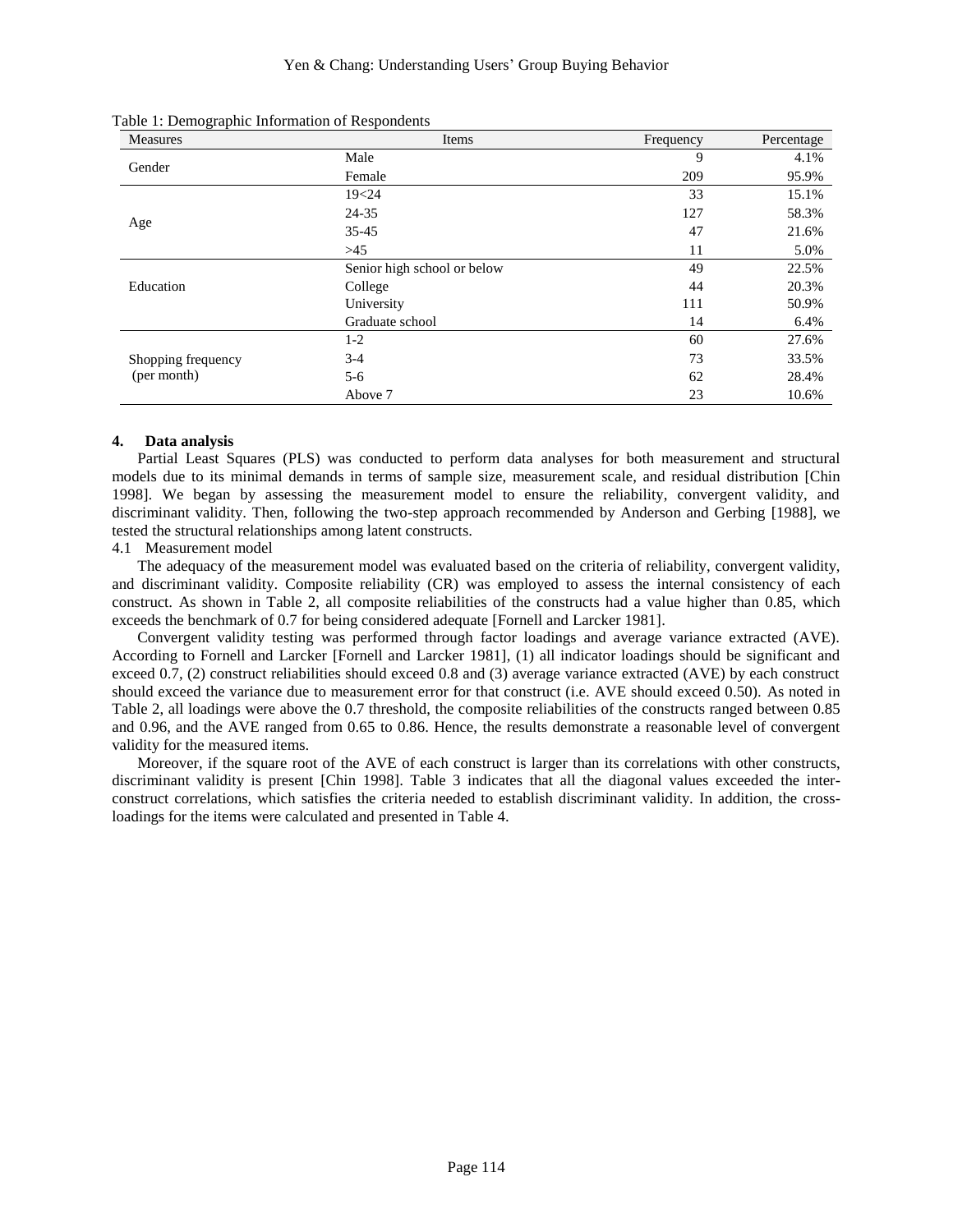| Construct                                             | Item                                                                                               | Factor<br>Loading |  |  |
|-------------------------------------------------------|----------------------------------------------------------------------------------------------------|-------------------|--|--|
| Group-buying behavior<br>(BE)<br>$CR = 0.92$          | I frequently make a purchase from this site.                                                       | 0.86              |  |  |
|                                                       | I frequently visit this site for product information.                                              |                   |  |  |
| $AVE=0.78$                                            | I spend a lot of time viewing product information whenever I visit this site.                      | 0.85              |  |  |
| Intention to participate in                           | I will consider purchasing goods from this site in the future                                      | 0.90              |  |  |
| group-buying auctions                                 | I will seriously contemplate purchasing goods from this site.                                      | 0.92              |  |  |
| (INT)<br>$CR = 0.96$                                  | It is possible that I will purchase goods from this site.                                          |                   |  |  |
| AVE=0.86                                              | I am likely to make future purchases from this site.                                               | 0.93              |  |  |
| Attitude toward group-                                | Searching for product information from this site is a good idea.                                   |                   |  |  |
| buying auctions<br>(ATT)                              | Purchasing goods from this site is a wise decision.                                                | 0.83              |  |  |
| $CR = 0.87$<br>AVE=0.68                               | Purchasing goods with other buyers from this site is an enjoyable experience.                      | 0.87              |  |  |
|                                                       | Other buyers expect me to comply with their purchase decisions.                                    | 0.87              |  |  |
| Conformity<br>(CON)<br>$CR = 0.90$<br>$AVE=0.70$      | Other buyers purchase the same goods will influence my purchase decisions.                         |                   |  |  |
|                                                       | Other buyers' feedbacks influence my purchase decisions.                                           | 0.87              |  |  |
|                                                       | Other buyers' suggestions influence my purchase decisions.                                         | 0.73              |  |  |
|                                                       | We are confident that we have greater power to bargain with vendors.                               | 0.80              |  |  |
| Collective efficacy                                   | We are confident that we can purchase goods at lower prices.                                       |                   |  |  |
| (CE)<br>$CR = 0.93$                                   | We are confident of our ability to avoid deceptions in online shopping.                            | 0.91              |  |  |
| $AVE=0.74$                                            | We are confident of our ability to avoid disputes in online shopping.                              | 0.85              |  |  |
|                                                       | We are confident of our ability to complete transactions successfully.                             | 0.83              |  |  |
|                                                       | On this site, I believe proper technology has been put into place.                                 | 0.80              |  |  |
| Trust in website (TRW)<br>$CR = 0.85$                 | On this site, I believe appropriate safeguards have been put into place.                           |                   |  |  |
| $AVE=0.65$                                            | There is enough information on this site to assure me that the vendors are<br>legitimate.          | 0.81              |  |  |
| Trust in auction initiators                           | The auction initiators keep their promises.                                                        | 0.87              |  |  |
| (TRA)<br>$CR = 0.91$<br>$AVE=0.77$                    | The auction initiators keep buyers' best interests in mind.                                        |                   |  |  |
|                                                       | The auction initiators are trustworthy.                                                            | 0.87              |  |  |
| Trust in buyers<br>(TRB)<br>$CR = 0.86$<br>$AVE=0.61$ | I feel comfortable to make transactions with other buyers.                                         | 0.80              |  |  |
|                                                       | I believe other buyers will not drop out from group-buying auctions.                               | 0.79              |  |  |
|                                                       | Other buyers will complete group-buying tasks without reminders.                                   | 0.77              |  |  |
|                                                       | Other buyers will do everything to help me complete transactions when I<br>encounter difficulties. | 0.77              |  |  |

|  | Table 2: Measurement items |  |
|--|----------------------------|--|
|--|----------------------------|--|

Note: CR= composite reliability; AVE= average variance extracted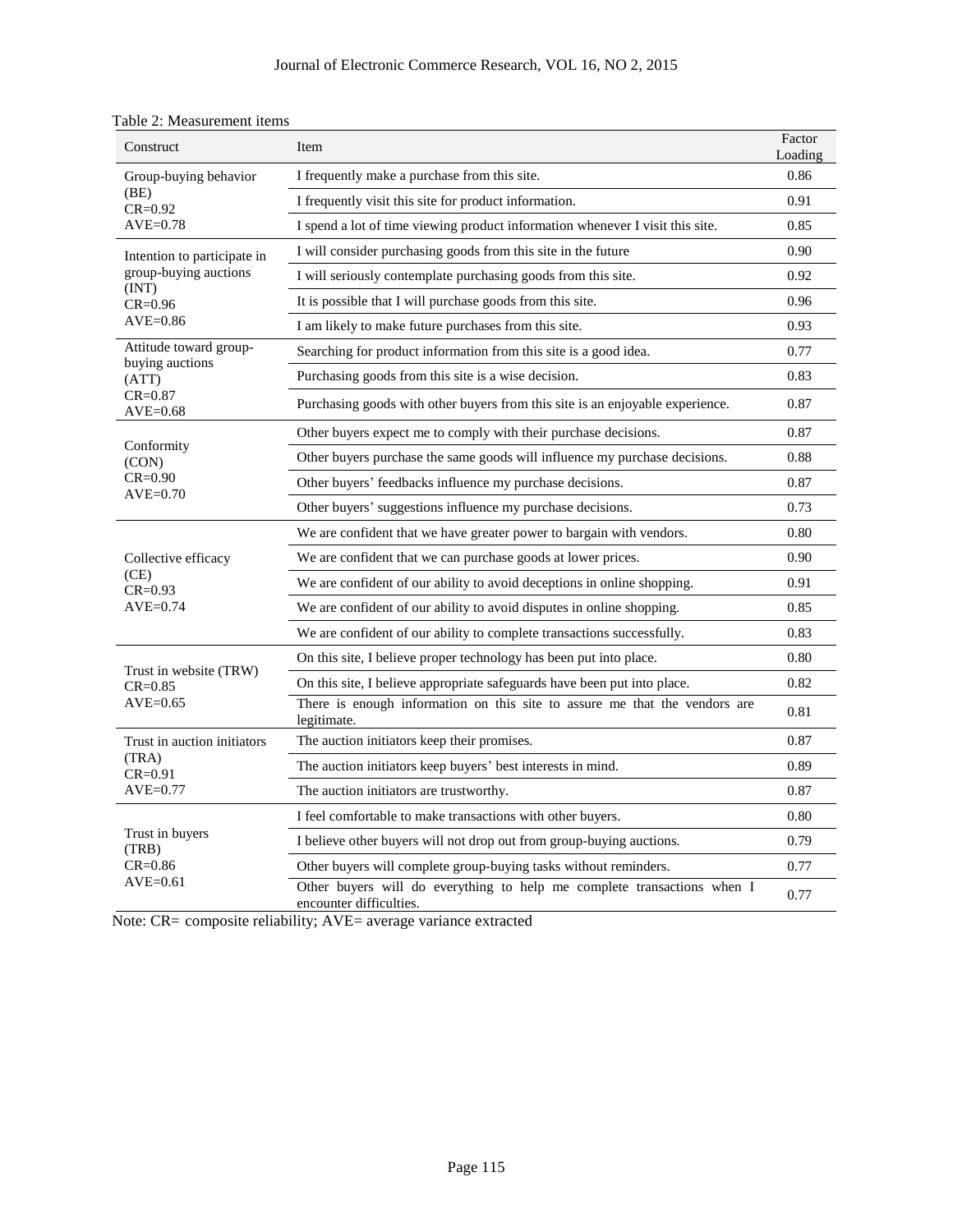Table 3: Correlation among constructs and the square root of the AVE

| Construct                                         | <b>ATT</b> | BΕ   | СE   | <b>CON</b> | <b>INT</b> | <b>TRA</b> | <b>TRB</b> | TR   |
|---------------------------------------------------|------------|------|------|------------|------------|------------|------------|------|
| Attitude toward group-buying auctions             | 0.82       |      |      |            |            |            |            |      |
| Group-buying behavior                             | 0.59       | 0.88 |      |            |            |            |            |      |
| Collective efficacy                               | 0.65       | 0.51 | 0.86 |            |            |            |            |      |
| Conformity                                        | 0.41       | 0.40 | 0.43 | 0.84       |            |            |            |      |
| Intention to participate in group-buying auctions | 0.69       | 0.72 | 0.63 | 0.35       | 0.93       |            |            |      |
| Trust in auction initiators                       | 0.49       | 0.36 | 0.57 | 0.33       | 0.48       | 0.88       |            |      |
| Trust in buyers                                   | 0.50       | 0.22 | 0.53 | 0.38       | 0.37       | 0.53       | 0.78       |      |
| Trust in website                                  | 0.54       | 0.36 | 0.45 | 0.22       | 0.44       | 0.48       | 0.41       | 0.81 |
|                                                   |            |      |      |            |            |            |            |      |

Note:

\*Diagonal elements (shaded) are the square root of the average variance extracted (AVE). Off-diagonal elements are the correlations among constructs. For discriminant validity, diagonal elements should be larger than off-diagonal elements.

Table 4: Correlation among constructs and the square root of the AVE

|                  |       | Twore $\alpha$ . Correlation among constructs and the square root of the $\alpha$ |           |            |       |            |             |            |
|------------------|-------|-----------------------------------------------------------------------------------|-----------|------------|-------|------------|-------------|------------|
|                  | AT    | <b>CON</b>                                                                        | <b>CE</b> | <b>INT</b> | BE    | <b>TRB</b> | <b>TRA</b>  | <b>TRW</b> |
| AT1              | 0.773 | 0.352                                                                             | 0.466     | 0.616      | 0.623 | 0.311      | 0.386       | 0.404      |
| AT2              | 0.829 | 0.271                                                                             | 0.571     | 0.522      | 0.405 | 0.462      | 0.408       | 0.449      |
| AT3              | 0.874 | 0.381                                                                             | 0.568     | 0.578      | 0.441 | 0.460      | 0.430       | 0.490      |
| CON1             | 0.312 | 0.869                                                                             | 0.341     | 0.253      | 0.304 | 0.321      | 0.316       | 0.156      |
| CON <sub>2</sub> | 0.343 | 0.875                                                                             | 0.366     | 0.284      | 0.317 | 0.333      | 0.299       | 0.173      |
| CON3             | 0.410 | 0.866                                                                             | 0.416     | 0.408      | 0.418 | 0.338      | 0.273       | 0.258      |
| CON4             | 0.266 | 0.729                                                                             | 0.282     | 0.173      | 0.275 | 0.275      | 0.224       | 0.110      |
| CE1              | 0.608 | 0.344                                                                             | 0.803     | 0.563      | 0.445 | 0.415      | 0.448       | 0.322      |
| CE2              | 0.534 | 0.369                                                                             | 0.899     | 0.517      | 0.440 | 0.463      | 0.481       | 0.351      |
| CE3              | 0.533 | 0.355                                                                             | 0.906     | 0.514      | 0.440 | 0.481      | 0.510       | 0.340      |
| CE4              | 0.563 | 0.391                                                                             | 0.850     | 0.543      | 0.436 | 0.452      | 0.482       | 0.483      |
| CE5              | 0.532 | 0.373                                                                             | 0.826     | 0.544      | 0.432 | 0.463      | 0.526       | 0.431      |
| $INT1$           | 0.679 | 0.314                                                                             | 0.590     | 0.899      | 0.632 | 0.417      | 0.466       | 0.436      |
| INT <sub>2</sub> | 0.625 | 0.372                                                                             | 0.555     | 0.921      | 0.657 | 0.332      | 0.426       | 0.401      |
| INT3             | 0.648 | 0.338                                                                             | 0.609     | 0.960      | 0.719 | 0.329      | 0.460       | 0.405      |
| INT <sub>4</sub> | 0.624 | 0.285                                                                             | 0.571     | 0.932      | 0.664 | 0.303      | 0.445       | 0.404      |
| BE1              | 0.566 | 0.373                                                                             | 0.428     | 0.653      | 0.912 | 0.158      | 0.275       | 0.311      |
| BE <sub>2</sub>  | 0.407 | 0.310                                                                             | 0.426     | 0.529      | 0.839 | 0.164      | 0.299       | 0.250      |
| BE3              | 0.579 | 0.378                                                                             | 0.500     | 0.709      | 0.901 | 0.258      | 0.374       | 0.388      |
| TRB1             | 0.504 | 0.342                                                                             | 0.481     | 0.396      | 0.292 | 0.803      | 0.467       | 0.377      |
| TRB <sub>2</sub> | 0.350 | 0.302                                                                             | 0.364     | 0.258      | 0.135 | 0.789      | 0.402       | 0.288      |
| TRB3             | 0.353 | 0.267                                                                             | 0.354     | 0.204      | 0.046 | 0.769      | 0.345       | 0.278      |
| TRB4             | 0.291 | 0.262                                                                             | 0.448     | 0.261      | 0.176 | 0.774      | 0.448       | 0.305      |
| TRA1             | 0.480 | 0.345                                                                             | 0.523     | 0.421      | 0.296 | 0.474      | 0.869       | 0.373      |
| TRA2             | 0.376 | 0.300                                                                             | 0.484     | 0.402      | 0.285 | 0.459      | 0.892       | 0.450      |
| TRA3             | 0.429 | 0.223                                                                             | 0.490     | 0.447      | 0.361 | 0.467      | 0.870       | 0.444      |
| TRW1             | 0.452 | 0.144                                                                             | 0.351     | 0.408      | 0.387 | 0.279      | 0.324       | 0.797      |
| TRW2             | 0.458 | 0.226                                                                             | 0.398     | 0.370      | 0.275 | 0.358      | 0.423       | 0.816      |
| TRW3             | 0.398 | 0.160                                                                             | 0.336     | 0.284      | 0.207 |            | 0.346 0.415 | 0.806      |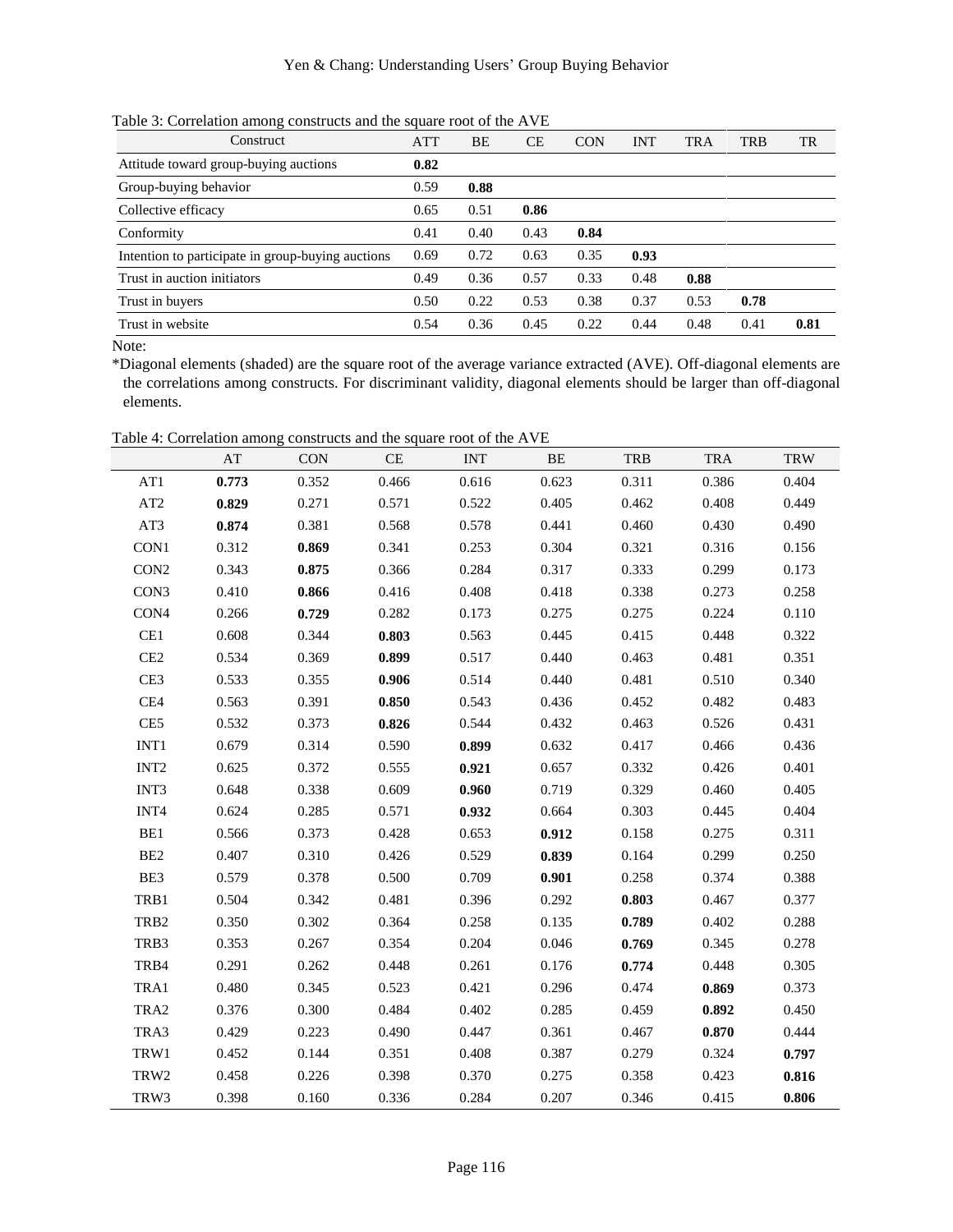#### 4.2 Structural model

With an adequate measurement model, the theoretical model and hypothesized relationships were tested with PLS. Buyers' attitudes toward group-buying auctions affect intention to participate in group-buying auctions  $(\beta=0.66, t=11.26)$ , and, in turn, influence group-buying behavior  $(\beta=0.50, t= 7.17)$ . Thus, H1 and H2 were supported. Contrary to our expectations, the path from conformity to intention to participate in online group-buying auctions is not significant, with a path coefficient of  $0.03$  (t= 0.44). As a result, H3 was not supported. As anticipated, conformity is positively associated with attitude toward online group-buying auctions (β=0.21, t= 3.41), supporting H4. In addition, collective efficacy is positively associated with intention to participate in online groupbuying auctions (β=0.30, t= 4.30), supporting H5. Collective efficacy does not have a significant influence on group-buying behavior ( $\beta$ =0.10, t= 1.72), indicating that H6 is not supported. Trust in website, trust in auction initiators, and trust in buyers are positively associated with attitude toward group-buying auctions ( $\beta$ =0.34, 0.16,  $0.20$ ,  $t = 5.49$ ,  $2.25$ ,  $3.20$  respectively), supporting H7, H8 and H9. The control variables were also modeled as oneitem constructs with zero error variance. Finally, the path coefficients indicated that buyers' gender and buying frequency do not impact on group-buying behavior.

The explanatory power of the research model is shown in Figure 2. The predictive quality of a model can be assessed by the percentage of total variance it explains (R2). The results show that trust in websites, trust in auction initiators, trust in buyers, and conformity accounted for 45% of the variance of attitude toward group buying auctions. Moreover, R2 was 54% when conformity, attitude toward group-buying auctions and collective efficacy were used to predict intention to participate in online group-buying auctions. Finally, the R2 value shows that conformity, intention to participate in online group-buying auctions, and collective efficacy accounted for 53% of variance in terms of group-buying behavior. All the R2 values exceeded 10%, indicating acceptable explanatory power.



Figure 2 Results of the structural model

#### **5. Discussion**

#### 5.1 Key findings

The results largely support the proposed model, and a number of findings are worth discussing. First, the study shows that attitude toward group-buying auctions significantly affects intention to participate in group-buying auctions, which in turn positively influences use of the group-buying website. These findings are in line with the assertions of TPB and the findings of some earlier studies.

Second, the results show that conformity is positively associated with attitude toward online group-buying, which is in line with prior literature [Lee et al. 2008]. However, the findings also indicate that conformity does not have a positive influence on intention to participate in group-buying auctions. This finding is similar to Pavlou and Fygenson [2006], providing an additional support for the argument that normative influences will not affect buyer intention to participate in online group-buying auctions. Prior research has argued that normative pressure will be enhanced when the size of the reference group increases [Lascu et al. 1995]. Van Slyke et al. [2007] also find that perceived critical mass has a positive influence on the subjective norm. In this sense, a plausible explanation for the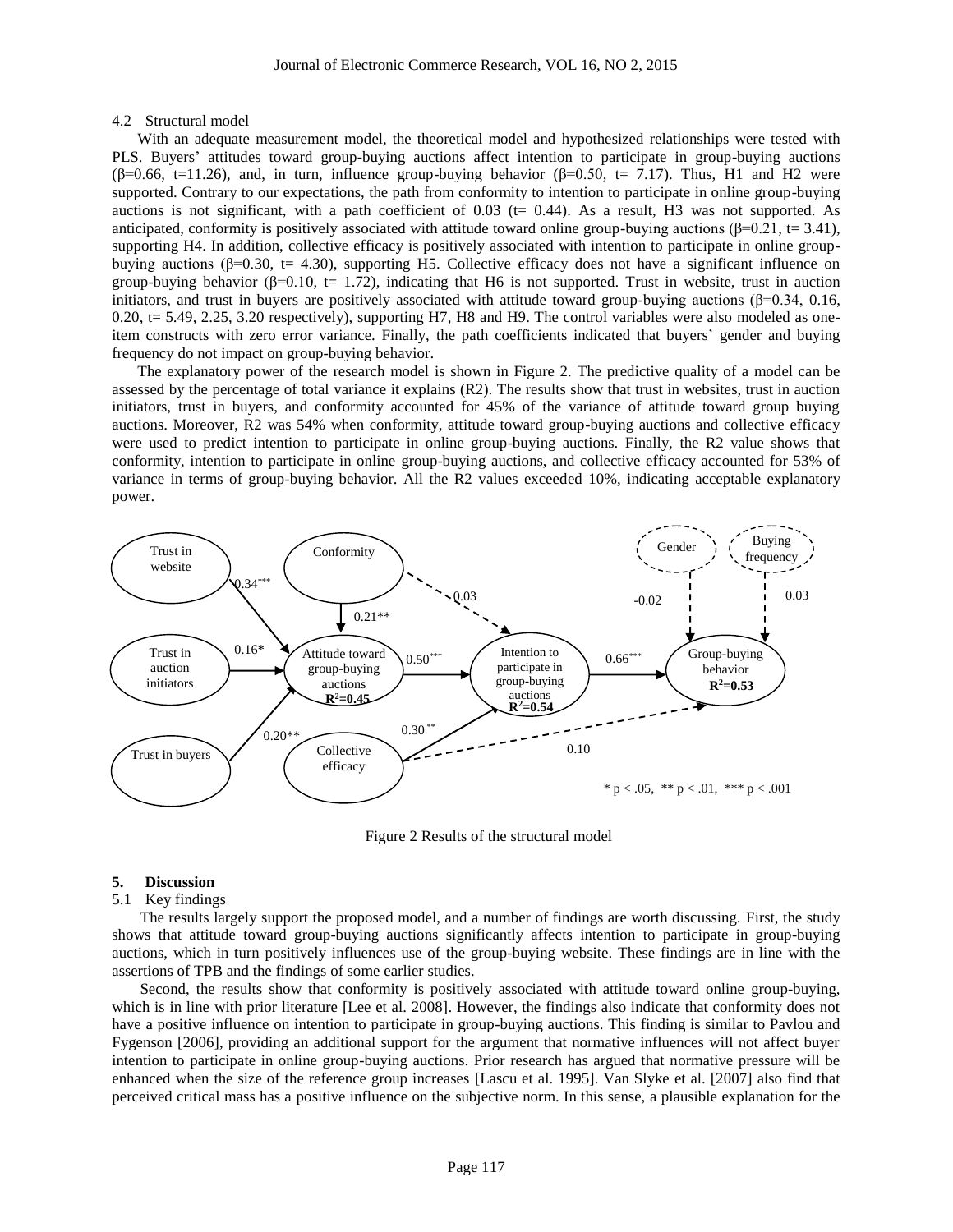insignificance of the link between conformity and intention is that buyers will not form the intention to take part in auctions when they feel certain products available for purchase have not attracted enough buyers. Future studies should test whether the perceived size of the buyer bloc will moderate the influence of collective efficacy on the use of group-buying websites.

Third, although collective efficacy was not found to be significantly related to use of the group-buying website, it does have an indirect effect on use of the group-buying website through its influence on intention to join groupbuying auctions. The absence of a significant direct relationship may be due to the fact that the dimension of perceived behavioral control used in the current study dealt solely with collective efficacy. Perceived behavioral control can be divided into two different dimensions, namely perceived controllability and efficacy beliefs. Further studies may employ those two dimensions to test their respective influences on behavioral intention and actual behavior in online group-buying auctions. Finally, in congruence with previous literature [Chen and Dibb 2010], trust in website, trust in auction initiators, and trust in buyers are found to have a positive impact on attitude. 5.2 Implications for theory

The findings of this study have several implications for research. First, although prior literature has integrated self-efficacy into the TPB model to explain the influence of perceived behavioral control on purchase intention in the e-commerce context, few studies have been conducted to investigate the effect of collective efficacy on behavioral intention. Thus, by incorporating collective efficacy into the extended TPB model to test its effect on behavioral intention in the group-buying auction setting, this study offers a basic blueprint for further studies using TPB to examine the link between perceived behavioral control and behavioral intention in the context of people within a group who need to execute courses of action to accomplish tasks together.

Second, while researchers have found that influences from friends, colleagues, and classmates will impact individuals' attitudes [Bock et al. 2005], little research has been done to test the relationship between the influences from other users and attitudes. In examining the effect of conformity on buyers' attitudes toward online groupbuying, this study contributes to the previous literature by revealing that a buyer's attitude is determined by information obtained from reference groups and also by the expectations of other users. In addition, the results show that conformity does not have a significant effect on the intention to participate in online-group buying auctions. Prior literature also suggests that the effects of social influences on behavioral intention may vary, depending on the IS usage stage [Hsu and Chiu 2004]. Further studies should use a longitudinal perspective to test the roles of informative conformity and normative conformity in initial-adoption and post-adoption stages.

Third, this study extends the earlier study of Pavlou and Fygenson [2006] by examining the impact of a variety of types of trust on attitude toward online purchasing. The results of this study indicate that trust in the website, auction initiators, and buyers can influence actual usage behavior by affecting buyers' attitudes toward online-group buying. This constitutes another significant contribution of this study.

### 5.3 Implications for practice

The present study has some implications for practice as well. First, the results indicate that conformity significantly affects buyers' attitudes toward a group-buying auction. Thus, website managers should attempt to attract opinion leaders who can affect others and encourage them to purchase online through exerting a normative influence [Hsu and Lu 2004]. Furthermore, managers can also bolster buyers' perception of critical mass through mass advertisements and word-of-mouth communication [Hsu and Lu 2004].

Second, the results show that buyers with higher collective efficacy are more likely to form the intention to participate in online group-buying auctions. Researchers suggest that a person's efficacy beliefs can be enhanced by past experience [Bandura 1997]. Thus, website managers should provide information exchange mechanisms that allow buyers to report their successful transaction experiences. This may increase buyers' confidence that they are capable of conducting a transaction successfully as a group.

Third, the results also demonstrate that trust in buyers significantly affects attitude toward group-buying auctions. Several scholars also indicate that trust can be built through interactions over time [Panteli and Sockalingam 2005], since ongoing social interactions increase shared understanding and identification between buyers [Hsu et al. 2007]. A recommended approach is to invite buyers to share their experiences by means of faceto-face meetings or seminars. In addition, prior literature suggests that people prefer to interact with others whose identifies can be verified in online settings. Hence, managers may provide appropriate communication technologies, such as buyers' rating systems, to facilitate efficient and effective identity communications [Ma and Agarwal 2007].

Finally, our research proves that trust in a website is the most salient determinant of attitude, implying that buyers highly regard group-buying sites as a channel through which to gather product information and conduct transactions. Prior literature reports that information quality and system quality are the predictors of trust in a website [Hsu et al. 2011]. Hence, in order to increase buyers' trust in a website, the product information presented on a group-buying site must be up to date, sufficient, accurate, applicable, and believable [De Wulf et al. 2006].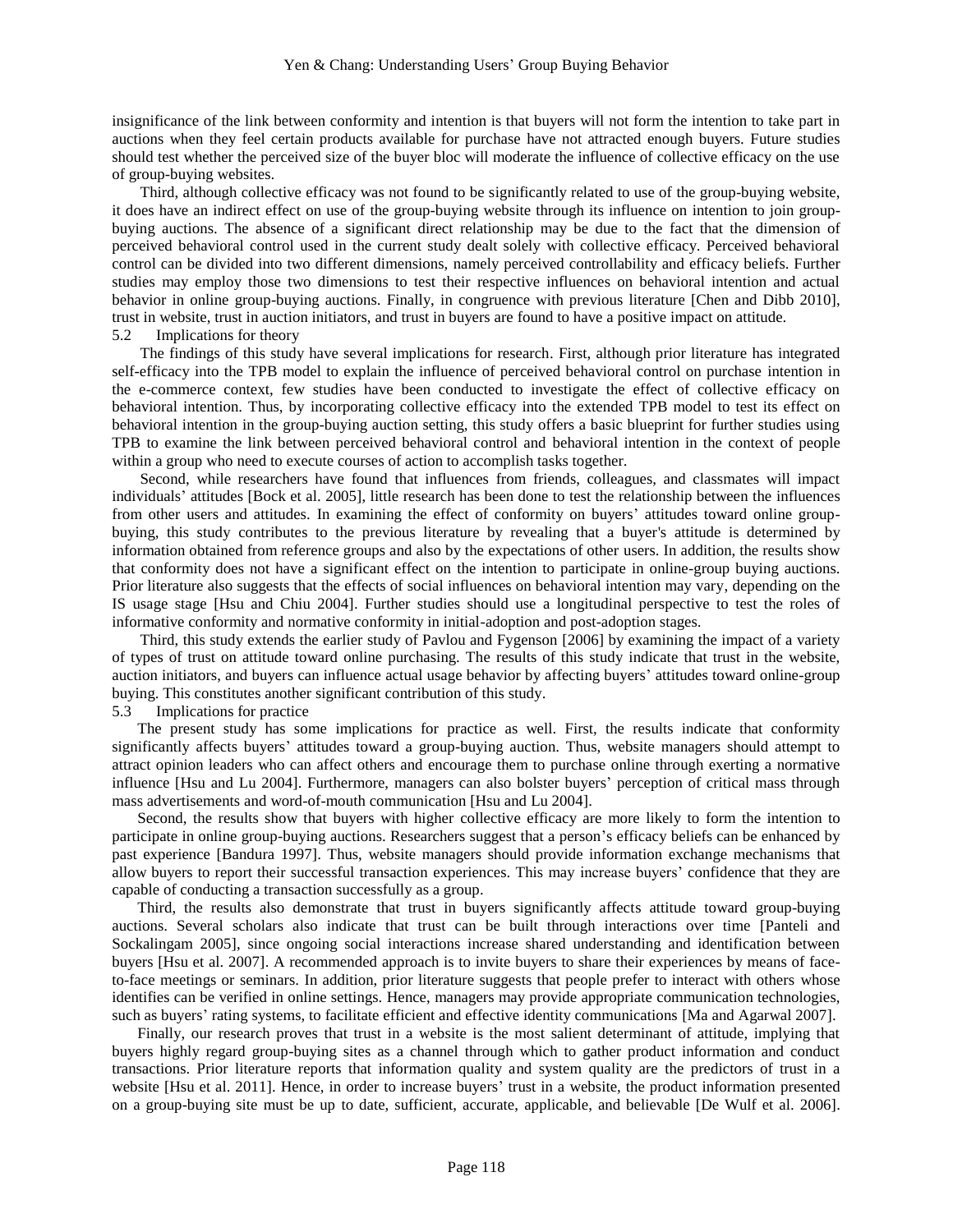Furthermore, the technologies provided should allow buyers to navigate web pages with ease in their search for products, which will save buyers time and effort in making purchase decisions [Lin and Sun 2009].

5.4 Limitations

Although our findings yield valuable insights and offer an impetus for future research, several limitations should be recognized. First, data collection in this study was constrained to members of a particular group-buying site, while most members are female. Whether our findings could be generalized to all types of group-buying sites is therefore unclear. A promising avenue for future research is to replicate this study across a wide variety of groupbuying sites to verify the generalizability of our findings. Another possible criticism of this study is that our sample is only comprised of the active members of a group-buying site, and therefore exclusive of those who had already ceased participating for unknown reasons, which will lead to sample selection bias [Heckman 1979]. As a result, this study should be regarded as only explaining the purchasing behavior of current members of a specific group-buying site. Further research is necessary to examine whether the results can be generalized to nonparticipants.

#### **Acknowledgment**

This study was supported by grants from the Ministry of Science and Technology under project number NSC100-2410-H-130- 012-MY2.

## **REFERENCES**

- Ajzen, I., "The Theory of Planned Behavior," *Organizational Behavior and Human Decision Processes*, Vol. 50, No. 2: 179-211, 1991.
- Anderson, J.C. and D.W. Gerbing, "Structural Equation Modeling in Practice: A Review and Recommended Two-Step Approach," *Psychological Bulletin*, Vol. 103, No. 3: 411-423, 1988.
- Ba, S., "Establishing Online Trust through a Community Responsibility System," *Decision Support Systems*, Vol. 31, No. 4: 323-336, 2001.
- Bandura, A., Self-Efficacy: The Exercise of Control. New York, NY, Freeman, 1997.
- Bandura, A., "Exercise of Human Agency through Collective Efficacy," *Current Directions in Psychological Science*, Vol. 9, No. 3: 75-78, 2000.
- Bearden, W.O. and R.L. Rose, "Attention to Social Comparison Information: An Individual Difference Factor Affecting Consumer Conformity," *Journal of Consumer Research*, Vol. 16, No. 4: 461-471, 1990.
- Bhattacherjee, A., "Acceptance of E-Commerce Services: The Case of Electronic Brokerages," *Systems, Man and Cybernetics, Part A: Systems and Humans, IEEE Transactions on*, Vol. 30, No. 4: 411-420, 2000.
- Bin, Q. and S.Q. Sun, Cultural Differences in E-Commerce: A Comparison between U.S. And China. in *Advanced Topics in Global Information Management*. M. G. Hunter and B. T. Felix edited. Hershey, PA, USA, IGI Global. 3**:** 19-26, 2004.
- Bock, G.W., R.W. Zmud and Y.G. Kim, "Behavioral Intention Formation in Knowledge Sharing: Examining the Roles of Extrinsic Motivators, Social-Psychology Forces, and Organizational Climate," *MIS Quarterly*, Vol. 29, No. 1: 87-111, 2005.
- Calder, B.J. and R.E. Burnkrant, "Interpersonal Influence in Consumer Behavior: An Attribution Theory Approach," *Journal of Consumer Research*, Vol. 4, No. 1: 29-38, 1977.
- Chen, C.-P., "Online Group Buying Behavior in Cc2b E-Commerce: Understanding Consumer Motivations," *Journal of Internet Commerce*, Vol. 11, No. 3: 254-270, 2012.
- Chen, J. and S. Dibb, "Consumer Trust in the Online Retail Context: Exploring the Antecedents and Consequences," *Psychology & Marketing*, Vol. 27, No. 4: 323-346, 2010.
- Cheng, H.-H. and S.-W. Huang, "Exploring Antecedents and Consequence of Online Group-Buying Intention: An Extended Perspective on Theory of Planned Behavior," *International Journal of Information Management*, Vol. 33, No. 1: 185-198, 2013.
- Cheung, C.M.K., P.-Y. Chiu and M.K.O. Lee, "Online Social Networks: Why Do Students Use Facebook?," *Computers in Human Behavior*, Vol. 27, No. 4: 1337-1343, 2011.
- Chin, W.W., "Issues and Opinion on Structural Equation Modeling," *MIS Quarterly*, Vol. 22, No. 1: 7-16, 1998.
- Cialdini, R.B. and M.R. Trost, Social Influence: Social Norms, Conformity and Compliance. in *The Handbook of Social Psychology*. D. T. Gilbert, S. T. Fiske and G. Lindzey edited. Boston, MA, McGraw-Hill**:** 151-192, 1998.
- Davis, F.D., R.P. Bagozzi and P.R. Warshaw, "User Acceptance of Computer Technology: A Comparison of Two Theoretical Models," *Management Science*, Vol. 35, No. 8: 982-1003, 1989.
- De Wulf, K., N. Schillewaert, S. Muylle and C. Rangarajan, "The Role of Pleasure in Web Site Success," *Information & Management*, Vol. 43, No. 4: 434-446, 2006.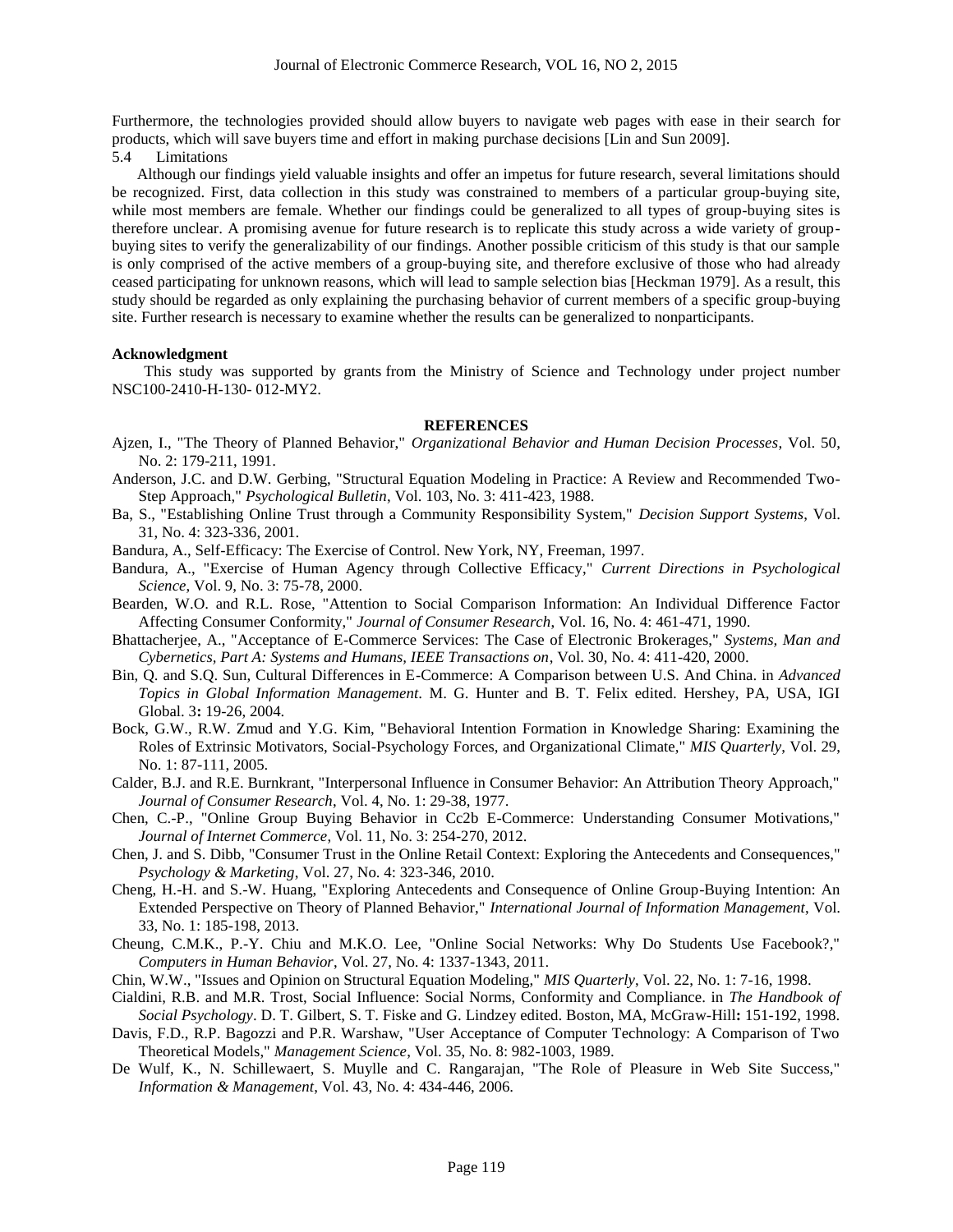- Doney, P.M. and J.P. Cannon, "An Examination of the Nature of Trust in Buyer-Seller Relationships," *Journal of Marketing*, Vol. 61, No. 2: 35-51, 1997.
- Fornell, C. and D.F. Larcker, "Structural Equation Models with Unobservable Variables and Measurement Errors," *Journal of Marketing Research*, Vol. 18, No. 1: 39-50, 1981.
- Gefen, D., "E-Commerce: The Roles of Familiarity and Trust," *Omega*, Vol. 28, No. 6: 725-737, 2000.
- Gibson, C.B., "Do They Do What They Believe They Can? Group Efficacy and Group Effectiveness across Tasks and Cultures," *Academy of Management Journal*, Vol. 42, No. 2: 138-152, 1999.
- Hannah, S.T., B.J. Avolio, F. Luthans and P.D. Harms, "Leadership Efficacy: Review and Future Directions," *The Leadership Quarterly* Vol. 19, No. 6: 669-692, 2008.
- Heckman, J.J., "Sample Select Bias as a Specification Error," *Econometrica*, Vol. 47, No. 1: 153-162, 1979.
- Hoffman, D.L., T.P. Novak and M. Peralta, "Building Consumer Trust Online," *Communications of the ACM*, Vol. 42, No. 4: 80-85, 1999.
- Hsieh, P.A., A. Rai and M. Keil, "Understanding Digital Inequality: Comparing Continued Use Behavioral Models of the Socio-Economically Advantaged and Disadvantaged," *MIS Quarterly*, Vol. 32, No. 1: 97-126, 2008.
- Hsu, C.L. and C.P. Lu, "Why Do People Play on-Line Games? An Extended Tam with Social Influences and Flow Experience," *Information & Management*, Vol. 41, No. 7: 853-868, 2004.
- Hsu, M.H. and C.M. Chang, "Examining Interpersonal Trust as a Facilitator and Uncertainty as an Inhibitor of Intra-Organisational Knowledge Sharing," *Information systems Journal*, Vol. 24, No. 2: 119-142, 2012.
- Hsu, M.H., C.M. Chang and C.H. Yen, "Exploring the Antecedents of Trust in Virtual Communities," *Behaviour & Information Technology*, Vol. 30, No. 5: 587-601, 2011.
- Hsu, M.H. and C.M. Chiu, "Internet Self-Efficacy and Electronic Service Acceptance," *Decision Support Systems*, Vol. 56, No. 3: 369-381, 2004.
- Hsu, M.H., L. Ju, C.H. Yen and C.M. Chang, "Knowledge Sharing Behavior in Virtual Communities: The Relationship between Trust, Self-Efficacy, and Outcome Expectations," *International Journal of Human-Computer Studies*, Vol. 65, No. 3: 153-169, 2007.
- Hsu, M.H., C.H. Yen, C.M. Chiu and C.M. Chang, "A Longitudinal Investigation of Continued Online Shopping Behavior: An Extension of the Theory of Planned Behavior," *International Journal of Human-Computer Studies*, Vol. 64, No. 9: 889-904, 2006.
- Illia, L., M. Bonaiuto, E. Pugliese and J. van Rekom, "Managing Membership Threats through Collective Efficacy," *Journal of Business Research*, Vol. 64, No. 6: 631-639, 2011.
- Jarvenpaa, S.L., N. Tractinsky and M. Vitale, "Consumer Trust in an Internet Store," *Information Technology and Management*, Vol. 1, No. 1-2: 45-71, 2000.
- Jing, X. and J. Xie, "Group Buying: A New Mechanism for Selling through Social Interactions," *Management Science*, Vol. 57, No. 8: 1354-1372, 2011.
- Jung, D.I. and J. Sosik, "Transformational Leadership in Work Groups: The Role of Empowerment, Cohesiveness, and Collective-Efficacy on Perceived Group Performance," *Small Group Research*, Vol. 33, No. 3: 313-336, 2002.
- Kauffman, R.J., H.C. Lai and C.T. Ho, "Incentive Mechanisms, Fairness and Participation in Online Group-Buying Auctions," *Electronic Commerce Research and Applications*, Vol. 9, No. 3: 249-262, 2010a.
- Kauffman, R.J., H.C. Lai and H.C. Lin, "Consumer Adoption of Group-Buying Auctions: An Experimental Study," *Information Technology and Management*, Vol. 11, No. 4: 191-211, 2010b.
- Kauffman, R.J. and B. Wang, Big Together, Buy Together: On the Efficacy of Group-Buying Business Models in Internet-Based Selling. in *Handbook of Electronic Commerce in Business and Society*. L. J. O. Cherrington and R. R. Watson edited. FL: CRC Press, Boca Raton**:** 99-137, 2002.
- Kim, J. and H.S. Park, "The Effect of Uniform Virtual Appearance on Conformity Intention: Social Identity Model of Deindividuation Effects and Optimal Distinctiveness Theory," *Computers in Human Behavior*, Vol. 27, No. 3: 1223-1230, 2011.
- Komiak, S.X. and I. Benbasat, "Understanding Customer Trust in Agent-Mediated Electronic Commerce, Web-Mediated Electronic Commerce, and Traditional Commerce," *Information Technology and Management*, Vol. 5, No. 1-2: 181-207, 2010.
- Ku, E.C.S., "Beyond Price: How Does Trust Encourage Online Group's Buying Intention?," *Internet Research*, Vol. 22, No. 5: 569 - 590, 2012.
- Lascu, D.N., W.O. Bearden and R.L. Rose, "Norm Extremity and Personal Influences on Consumer Conformity," *Journal of Business Research*, Vol. 32, No. 3: 201-213, 1995.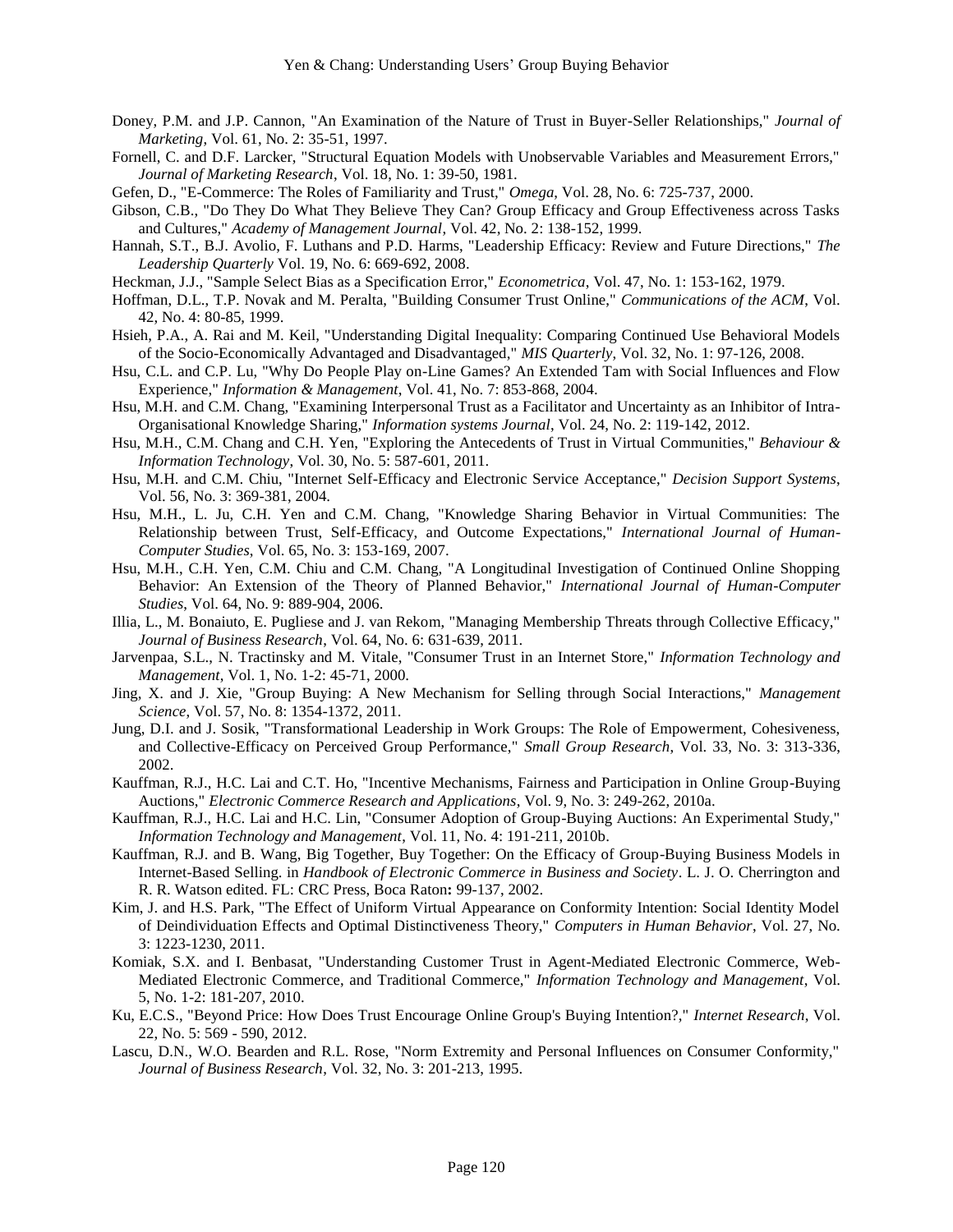- Lee, C., "Modifying an American Consumer Behavior Model for Consumers in Confucian Culture: The Case of the Fishbein Behavioral Intention Mode," *Journal of International Consumer Marketing*, Vol. 3, No. 1: 27-50, 1990.
- Lee, J., D.H. Park and I. Han, "The Effect of Negative Online Consumer Reviews on Product Attitude: An Information Processing View," *Electronic Commerce Research and Applications* Vol. 7, No. 3: 341-352, 2008.
- Lee, M.C., "Explaining and Predicting Users' Continuance Intention toward E-Learning: An Extension of the Expectation-Confirmation Model," *Computers & Education*, Vol. 54, No. 2: 506-516, 2010.
- Li, X., T.J. Hess and J.S. Valacich, "Why Do We Trust New Technology? A Study of Initial Trust Formation with Organizational Information Systems," *Journal of Strategic Information Systems* Vol. 17, No. 1: 39-71, 2008.
- Lim, H. and A.J. Dubinsky, "The Theory of Planned Behavior in E-Commerce: Making a Case for Interdependencies between Salient Beliefs," *Psychology and Marketing*, Vol. 22, No. 10: 833-855, 2005.
- Lim, K.H., C.L. Sia, M.K.O. Lee and I. Benebasat, "Do I Trust You Online, and If So, Will I Buy? An Empirical Study of Two Trust-Building Strategies," *Journal of Management Information Systems*, Vol. 23, No. 2: 233- 266, 2006.
- Lin, G.T.R. and C.C. Sun, "Factors Influencing Satisfaction and Loyalty in Online Shopping: An Integrated Model," *Online Information Review*, Vol. 33, No. 3: 458-475, 2009.
- Ma, M. and R. Agarwal, "Through a Glass Darkly: Information Technology Design, Identity Verification, and Knowledge Contribution in Online Communities," *Information Systems Research*, Vol. 18, No. 1: 42-67, 2007.
- Mach, M., S. Dolan and S. Tzafrir, "The Differential Effect of Team Members' Trust on Team Performance: The Mediation Role of Team Cohesion," *Journal of Occupational and Organizational Psychology*, Vol. 83, No. 3: 771-794, 2010.
- Market-Intelligence-Consulting-Institute, "The Customer Behavior of Group-Buying Auctions Sites in 2010," Institute for Information Industry, 2013.
- Mathieson, K., "Predicting User Intentions: Comparing the Technology Acceptance Model with the Theory of Planned Behavior," *Information Systems Research*, Vol. 2, No. 3: 173-191, 1991.
- Mayer, R.C., J.H. Davis and F.D. Schoorman, "An Integrative Model of Organizational Trust," *Academy of Management Review*, Vol. 20, No. 3: 709-734, 1995.
- McKnight, D.H., L.L. Cummings and N.L. Chervany, "Initial Trust Formation in New Organizational Relationships," *Academy of Management Review*, Vol. 23, No. 3: 473-490, 1998.
- Morgan, R.M. and S.D. Hunt, "The Commitment-Trust Theory of Relationship Marketing," *Journal of Marketing*, Vol. 58, No. 3: 20-38, 1994.
- Noh, M., K. Lee, S. Kim and G. Garrison, "Effects of Collectivism on Actual S-Commerce Use and the Moderating Effect of Price Consciousness," *Journal of Electronic Commerce Research*, Vol. 14, No. 3: 244-260, 2013.
- Panteli, N. and S. Sockalingam, "Trust and Conflict within Virtual Inter-Organizational Alliances: A Framework for Facilitating Knowledge Sharing," *Decision Support Systems*, Vol. 39, No. 4: 599-617, 2005.
- Pavlou, P.A. and M. Fygenson, "Understanding and Predicting Electronic Commerce Adoption: An Extension of the Theory of Planned Behavior," *MIS Quarterly*, Vol. 30, No. 1: 115-143, 2006.
- Pavlou, P.A., H. Liang and Y. Xue, "Understanding and Mitigating Uncertainty in Online Exchange Relationships: A Principal-Agent Perspective," *MIS Quarterly*, Vol. 31, No. 1: 105-136, 2007.
- Pennington, R., H.D. Wilcox and V. Grover, "The Role of System Trust in Business-Consumer Transactions," *Journal of Management Information Systems*, Vol. 20, No. 3: 197-226, 2003.
- Podsakoff, P.M., S.B. MacKenzie, J.Y. Lee and N.P. Podsakoff, "Common Method Biases in Behavioral Research: A Critical Review of the Literature and Recommended Remedies," *Journal of Applied Psychology*, Vol. 88, No. 5: 879-903, 2003.
- Qureshi, I., Y. Fang, E. Ramsey, P. McCole, P. Ibbotson and D. Compeau, "Understanding Online Customer Repurchasing Intention and the Mediating Role of Trust: An Empirical Investigation in Two Developed Countries," *European Journal of Information Systems*, Vol. 18, No. 3: 205-222, 2009.
- Shiau, W.-L. and M.M. Luo, "Factors Affecting Online Group Buying Intention and Satisfaction: A Social Exchange Theory Perspective," *Computers in Human Behavior*, Vol. 28, No. 6: 2431-2444, 2012.
- Staples, D.S. and J. Webster, "Exploring the Effects of Trust, Task Interdependence and Virtualness on Knowledge Sharing in Teams," *Information systems Journal*, Vol. 18, No. 6: 617-640, 2008.
- Statista, "Statistics and Data on Group Buying in China," from [http://www.statista.com/topics/1396/group-buying](http://www.statista.com/topics/1396/group-buying-in-china/)[in-china/,](http://www.statista.com/topics/1396/group-buying-in-china/) 2013.
- Sun, Y., N. Wang, X. Guo and Z. Peng, "Understanding the Acceptance of Mobile Health Services: A Comparison and Integration of Alternative Models," *Journal of Electronic Commerce Research*, Vol. 14, No. 2: 183-200, 2013.